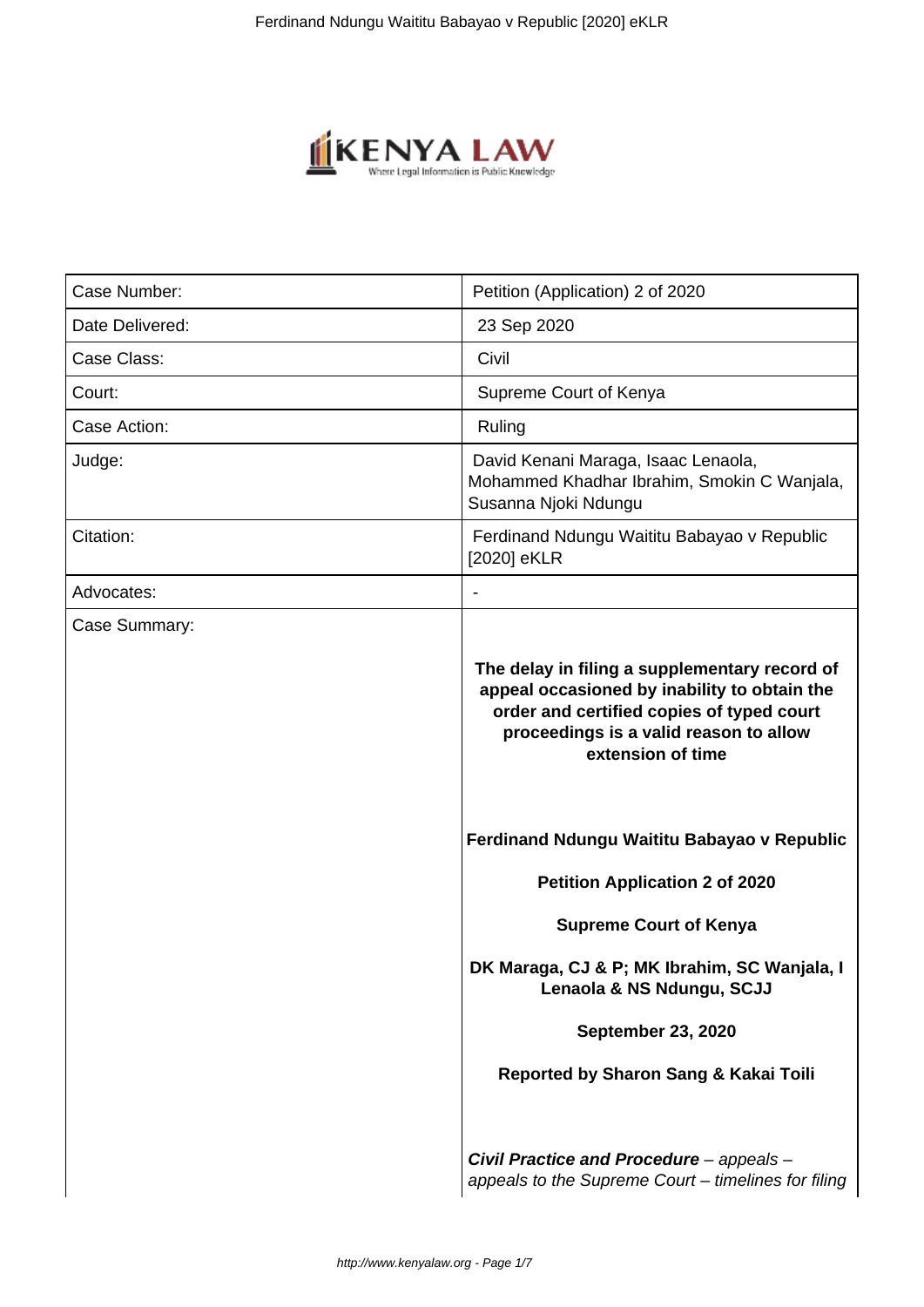appeals – extension of time – extension of time to file a supplementary record of appeal – whether the delay in filing the supplementary record of appeal occasioned by inability to obtain the order and certified copies of typed court proceedings from the Court of Appeal was a valid reason to allow extension of time – Supreme Court Act, 2011, section 21(3); Supreme Court Rules, 2012, rule 53

**Jurisdiction** – jurisdiction of the Supreme Court – jurisdiction of the Supreme Court on application for extension of time – when could the Supreme Court allow an application for extension of time – whether the Supreme Court had the jurisdiction to determine and allow an application for leave to extend time – Supreme Court Rules, 2012, rule 53.

## **Brief facts**

The application filed by the petitioner contended that the delay in filing the supplementary record of appeal dated July 30, 2020 and filed on August 5, 2020 was occasioned by the inability to obtain the order and certified copies of typed court proceedings from the Court of Appeal despite request made on December 30, 2019. The respondent did not file any response or submission with regard to the application despite directions issued by the deputy registrar that submissions ought to be filed by August 28, 2020.

## **Issues**

- i. Whether the Supreme Court had the jurisdiction to determine and allow an application for leave to extend time.
- ii. Whether the delay in filing the supplementary record of appeal occasioned by inability to obtain the order and certified copies of typed court proceedings from the Court of Appeal was a valid reason to allow extension of time.

**Relevant provisions of law**

**Supreme Court Act, No 7 of 2011**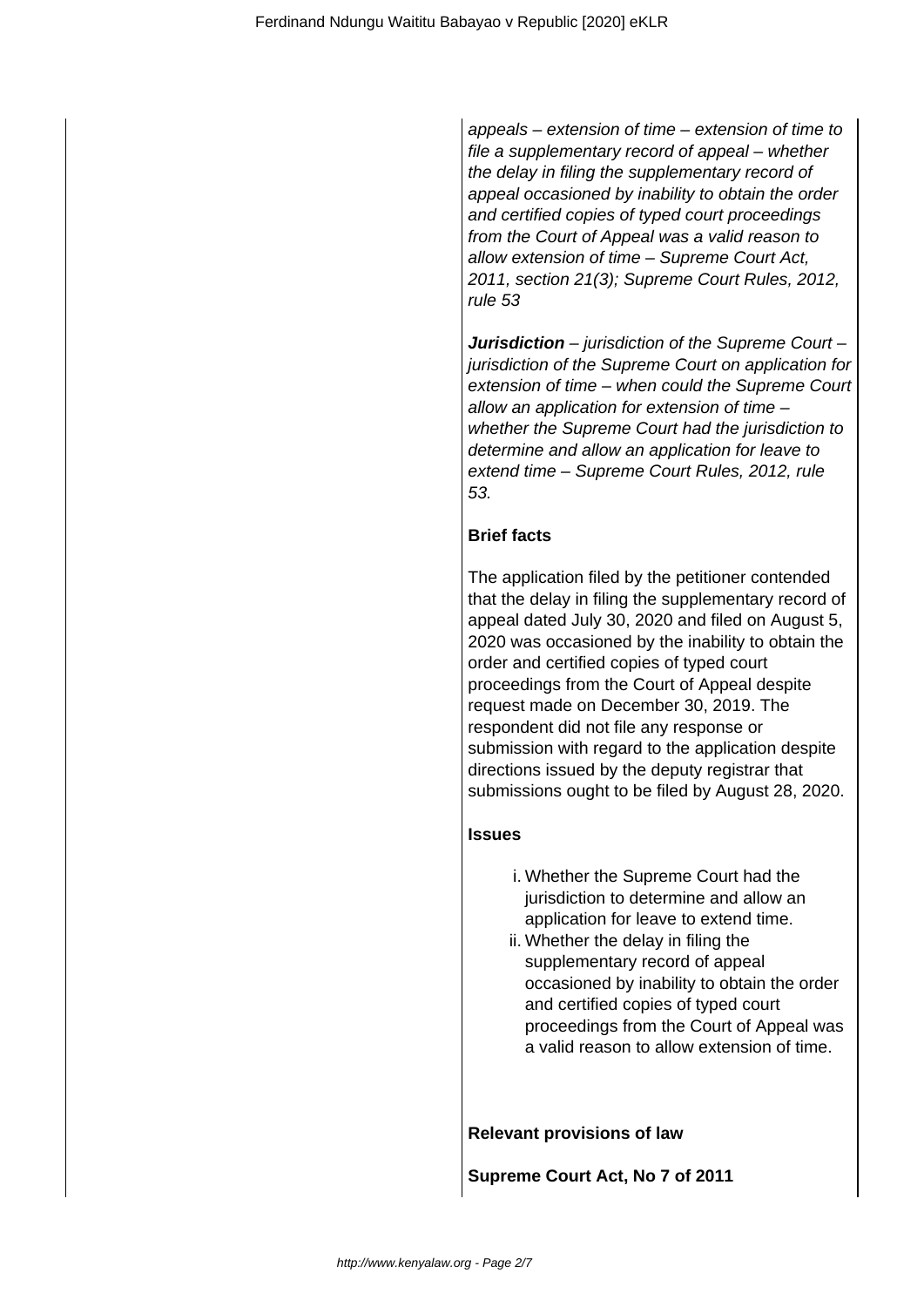## **Section 21 – General Powers**

(3) The Supreme Court may make any order necessary for determining the real question in issue in the appeal, and may amend any defect or error in the record of appeal, and may direct the court below to inquire into and certify its findings on any question which the Supreme Court thinks fit to determine before final judgment in the appeal.

# **Supreme Court Rules, 2012**

## **Rule 53**

The Court may extend the time limited by these Rules, or by any decision of the Court.

## **Held**

- 1. The Supreme Court had the jurisdiction to consider and determine an application for leave to extend time to do anything required by its rules in accordance with section 21(3) of the Supreme Court Act and rule 53 of the Supreme Court Rules, 2012. The application by the petitioner dated August 7, 2020 and filed on August 11, 2020 satisfied the principles set out by the Supreme Court on extension of time.
- 2. The petitioner had provided sufficient grounds and reasons for the delay in filing the supplementary record of appeal as the delay in obtaining the order and certified typed copies of proceedings from the Court of Appeal was an administrative issue that could not and should not be held against the petitioner.
- 3. The respondent had not opposed the application neither had he shown what prejudice would be occasioned upon him if the applicant's application was allowed.

Application allowed: each party to bear its own costs.

**Orders;**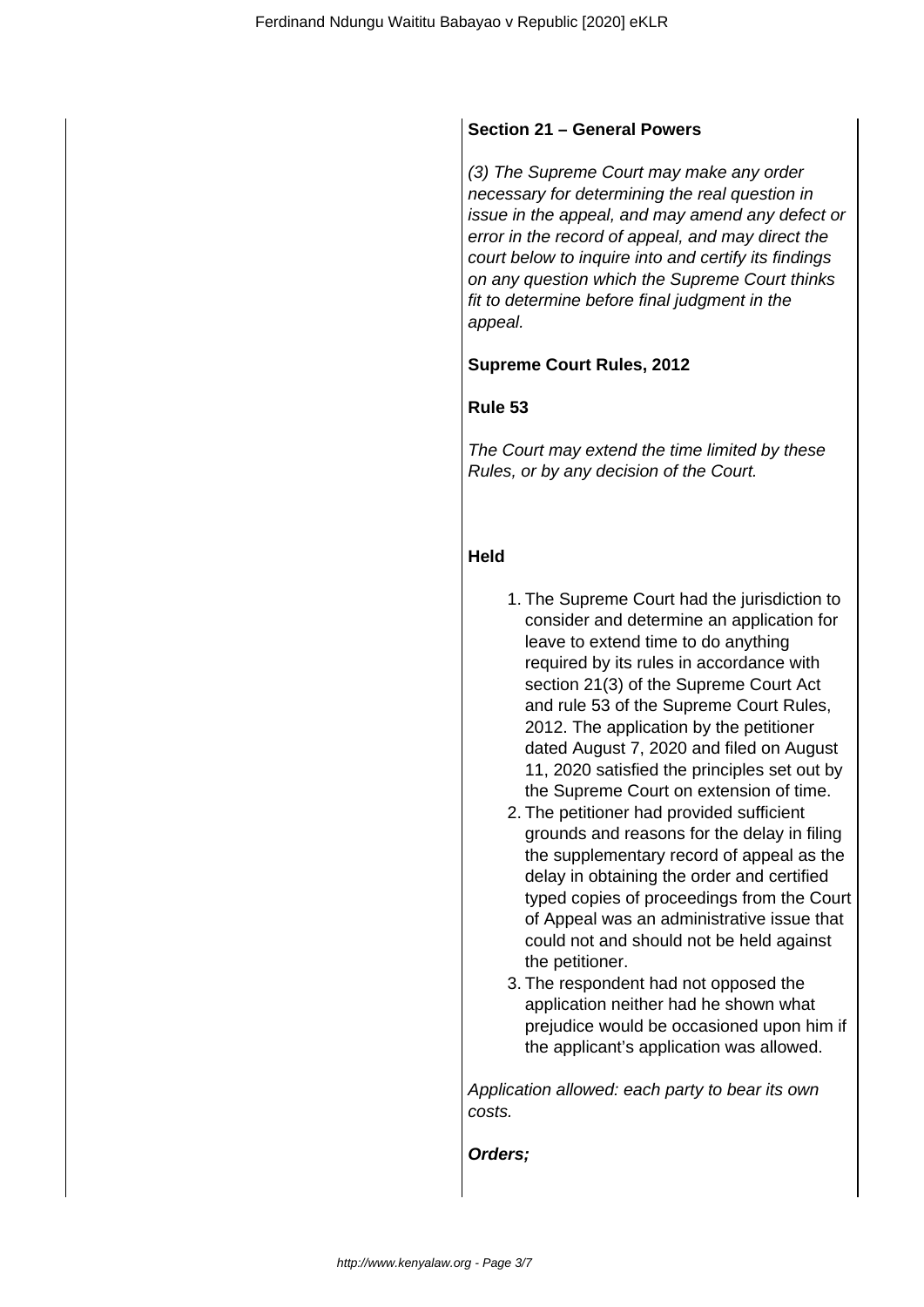|                                     | i. The supplementary record of appeal dated<br>July 30, 2020 and filed on August 5, 2020<br>was deemed duly and properly filed.<br>ii. Parties to appear before the deputy<br>registrar for further directions. |
|-------------------------------------|-----------------------------------------------------------------------------------------------------------------------------------------------------------------------------------------------------------------|
| <b>Court Division:</b>              | Civil                                                                                                                                                                                                           |
| <b>History Magistrates:</b>         |                                                                                                                                                                                                                 |
| County:                             | Nairobi                                                                                                                                                                                                         |
| Docket Number:                      | ۰                                                                                                                                                                                                               |
| <b>History Docket Number:</b>       | ۰                                                                                                                                                                                                               |
| Case Outcome:                       | Notice of Motion application allowed                                                                                                                                                                            |
| <b>History County:</b>              | ۰                                                                                                                                                                                                               |
| <b>Representation By Advocates:</b> | ٠                                                                                                                                                                                                               |
| Advocates For:                      | ٠                                                                                                                                                                                                               |
| <b>Advocates Against:</b>           |                                                                                                                                                                                                                 |
| Sum Awarded:                        |                                                                                                                                                                                                                 |

 The information contained in the above segment is not part of the judicial opinion delivered by the Court. The metadata has been prepared by Kenya Law as a guide in understanding the subject of the judicial opinion. Kenya Law makes no warranties as to the comprehensiveness or accuracy of the information.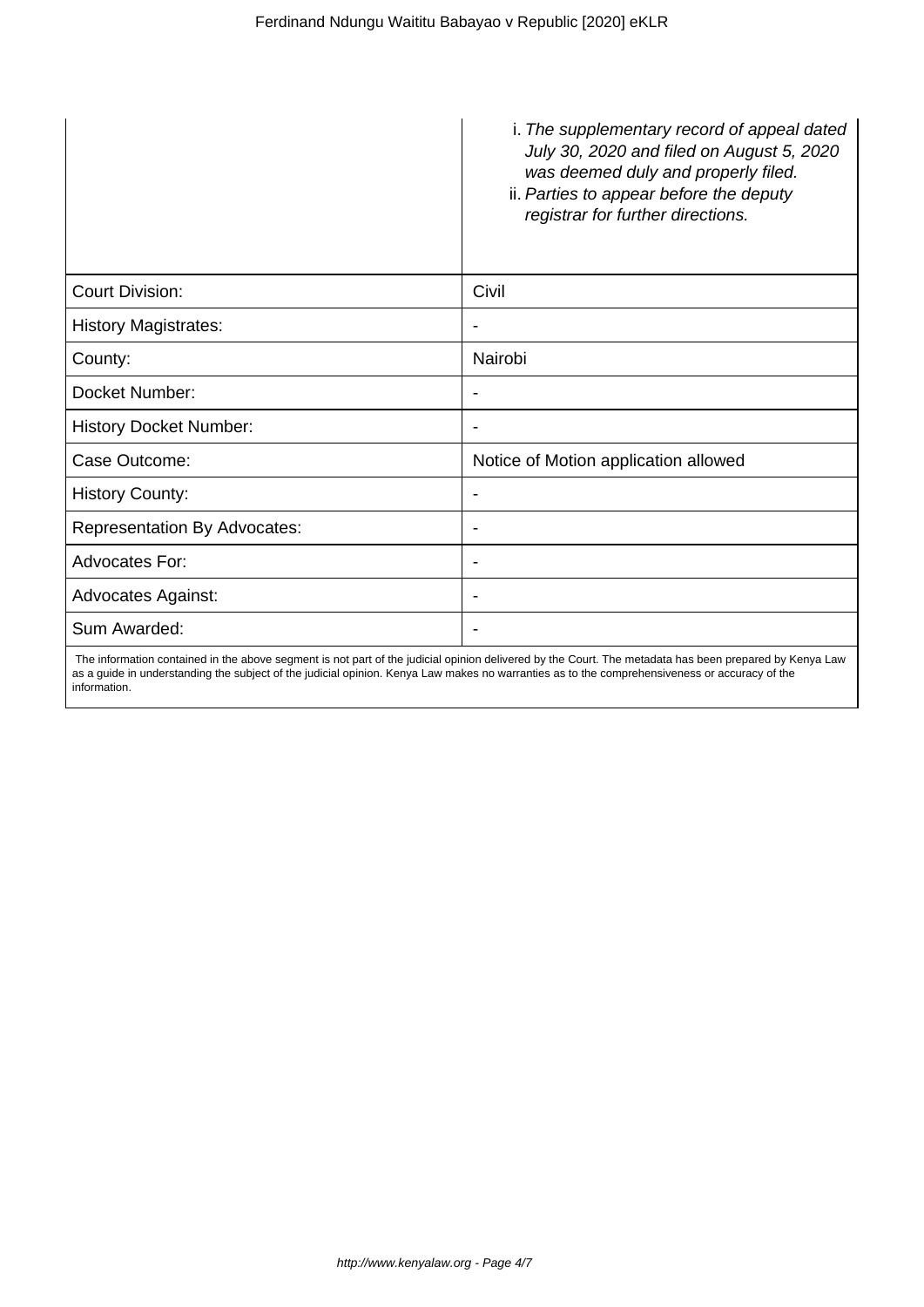#### **REPUBLIC OF KENYA**

#### **IN THE SUPREME COURT OF KENYA**

#### *(Coram: Maraga CJ & P, Ibrahim, Wanjala, Njoki & Lenaola, SCJJ)*

#### **PETITION (APPLICATION) NO. 2 OF 2020**

#### **BETWEEN**

#### **FERDINAND NDUNGU**

**WAITITU BABAYAO......................PETITIONER/APPLICANT**

**AND**

**REPUBLIC...........................................................................RESPONDENT**

*(Being an application for leave to file Supplementary Record of Appeal out of time)*

#### **RULING OF THE COURT**

**[1] UPON** perusing the Notice of Motion application by the Petitioner/Applicant dated 7th August 2020 and filed on 11th August 2020, which application is brought pursuant to leave granted by the Deputy Registrar on 14th July 2020 as well as Rule 15 of the Supreme Court Rules, 2020; and

**[2] UPON** perusing the supporting affidavit of Counsel for the Petitioner/ Applicant, Prof. T.O. Ojienda, SC, deponed to on 7th August 2020; and

**[3] UPON** considering the written submissions by the Petitioner/Applicant dated 10th August 2020 and filed on 11th August 2020 wherein the Applicant/Petitioner contends that the delay in filing the Supplementary Record of Appeal dated 30th July 2020 and filed on 5th August 2020 was occasioned by inability to obtain the order and certified copies of typed Court proceedings from the Court of Appeal timeously despite request made on 30th December 2019 and noting;

**THAT** the Respondent did not file any response or submissions with regard to the application despite directions issued by the Deputy Registrar on 14th August 2020, 19th August 2020 and 26th August 2020 that submissions ought to be filed by 28th August 2020. We have however seen submissions purportedly filed by the Respondent on 16th September 2020 which are hereby rejected for being filed out of time contrary to Rule 31(4) of these Court Rules 2020; and

**[4] HAVING** considered the application and the submissions filed by the Petitioner/Applicant, by a unanimous decision of this Bench, we find that;

*(a) This Court has the jurisdiction to consider and determine an application for leave to extend time to do anything required by its Rules - see Anuar Loitiptip v. Independent Electoral & Boundaries Commission SC Petition (App.) No. 18 of 2018; [2018] eKLR as well as Section 21(3) of the Supreme Court Act and Rule 53 of the Supreme Court Rules, 2012;*

*(b) That the application by the Petitioner/Applicant dated 7th August 2020 and filed on 11th August 2020 satisfies the principles set out by this Court in Base Titanium Limited v. County Government of Mombasa & another SC Petition (App). No. 22 of 2018 and*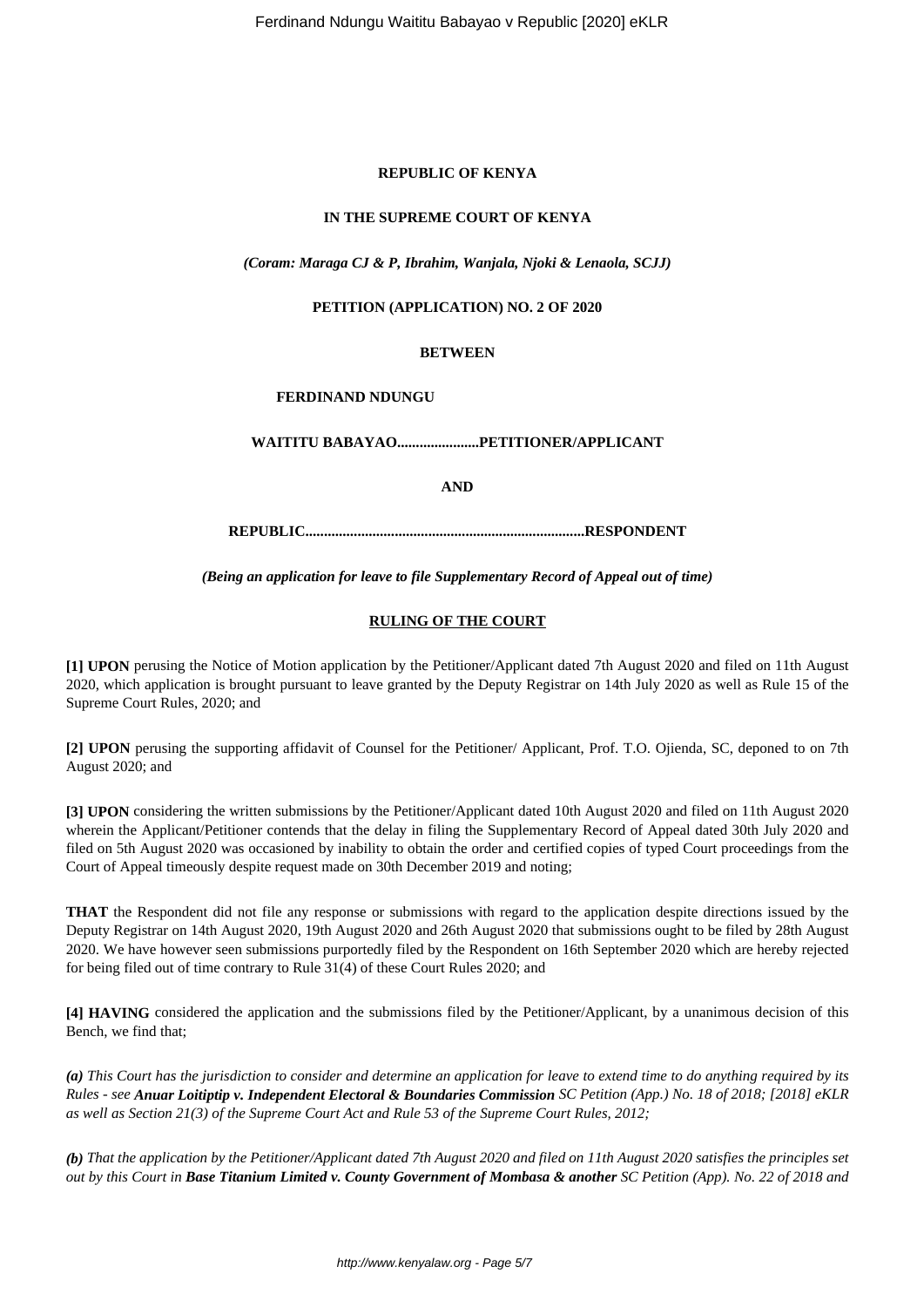#### *earlier in Nicholas Kiptoo Arap Korir Salat v. Independent*

*Electoral & Boundaries Commission & 7 others SC (App) No. 16 of 2014; (2014) eKLR on extension of time;*

*(c) We also find that the Petitioner/Applicant has provided sufficient grounds and reasons for the delay in filing the Supplementary Record of Appeal as the delay in obtaining the order and certified typed copies of proceedings from the Court of Appeal is an administrative issue that cannot and should not be held against the Petitioner/Applicant;*

*(d) The Respondent has not opposed the application neither has he shown what prejudice shall be occasioned upon him if the Applicant's application is allowed.*

**[5]** In the circumstances, we now make **ORDERS** as follows;

*(a) The Notice of Motion application by the Petitioner dated 7th August 2020 and filed on 11th August 2020 is hereby allowed;*

*(b) The Supplementary Record of Appeal dated 30th July 2020 and filed on 5th August 2020 is deemed as duly and properly filed;*

*(c) The parties to appear before the Deputy Registrar for further directions;*

*(d) Each party shall bear its costs.*

**[6]** Orders accordingly.

### **DATED AND DELIVERED AT NAIROBI THIS 23RD DAY OF SEPTEMBER 2020**

**............................................................................................................**

**D.K. MARAGA**

**CHIEF JUSTICE &**

**PRESIDENT OF THE SUPREME COURT**

**...............................................................................................................**

**..........................................................................................................**

**M. K. IBRAHIM**

**JUSTICE OF THE SUPREME COURT**